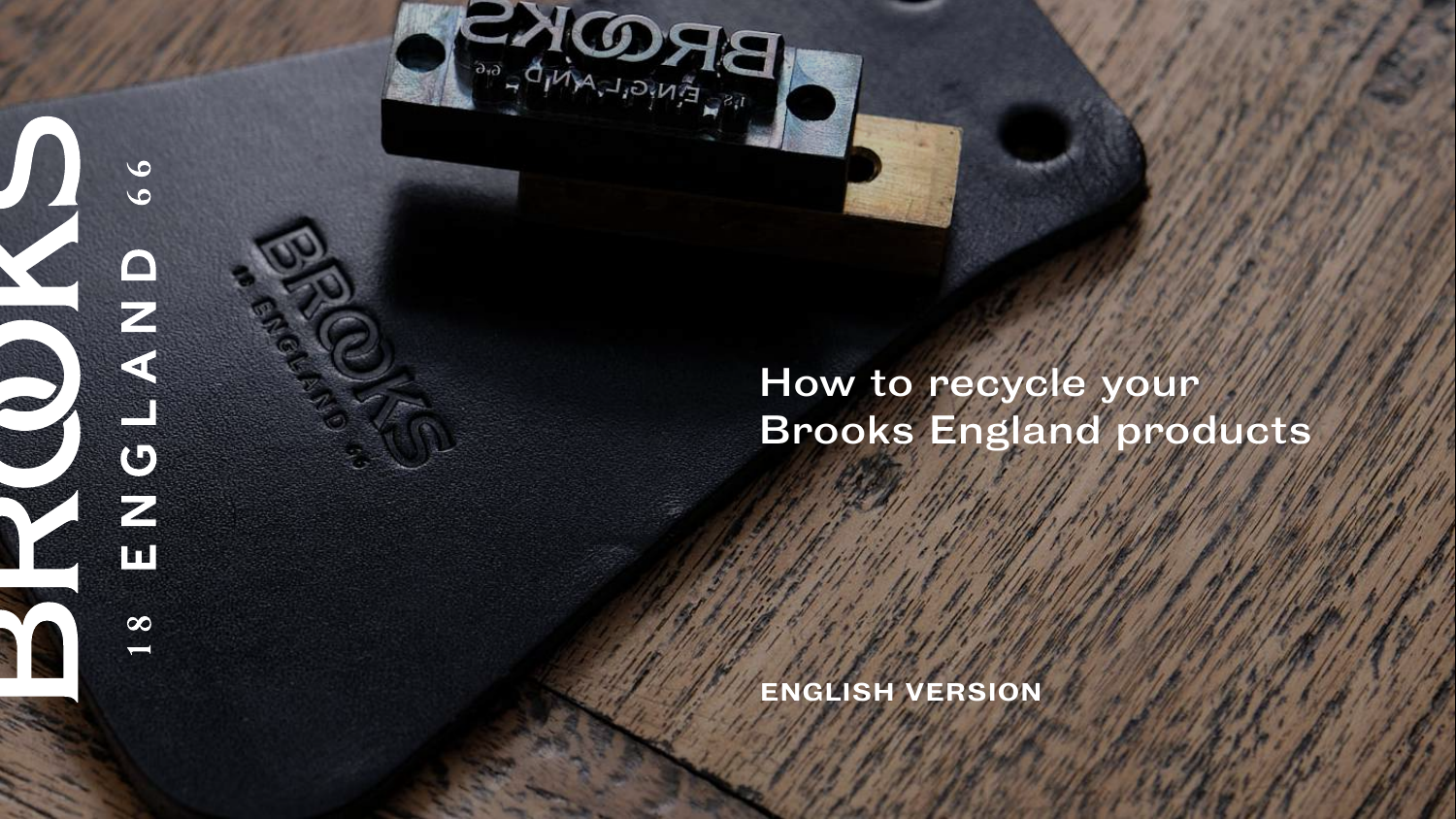With proper maintenance, care, and when needed, repairs, your favourite Brooks product will accompany you for many years to come.

But when the time finally arrives to say farewell to your adventure companion, do so responsibly by following these easy steps for recycling at home.



## TAKE CARE

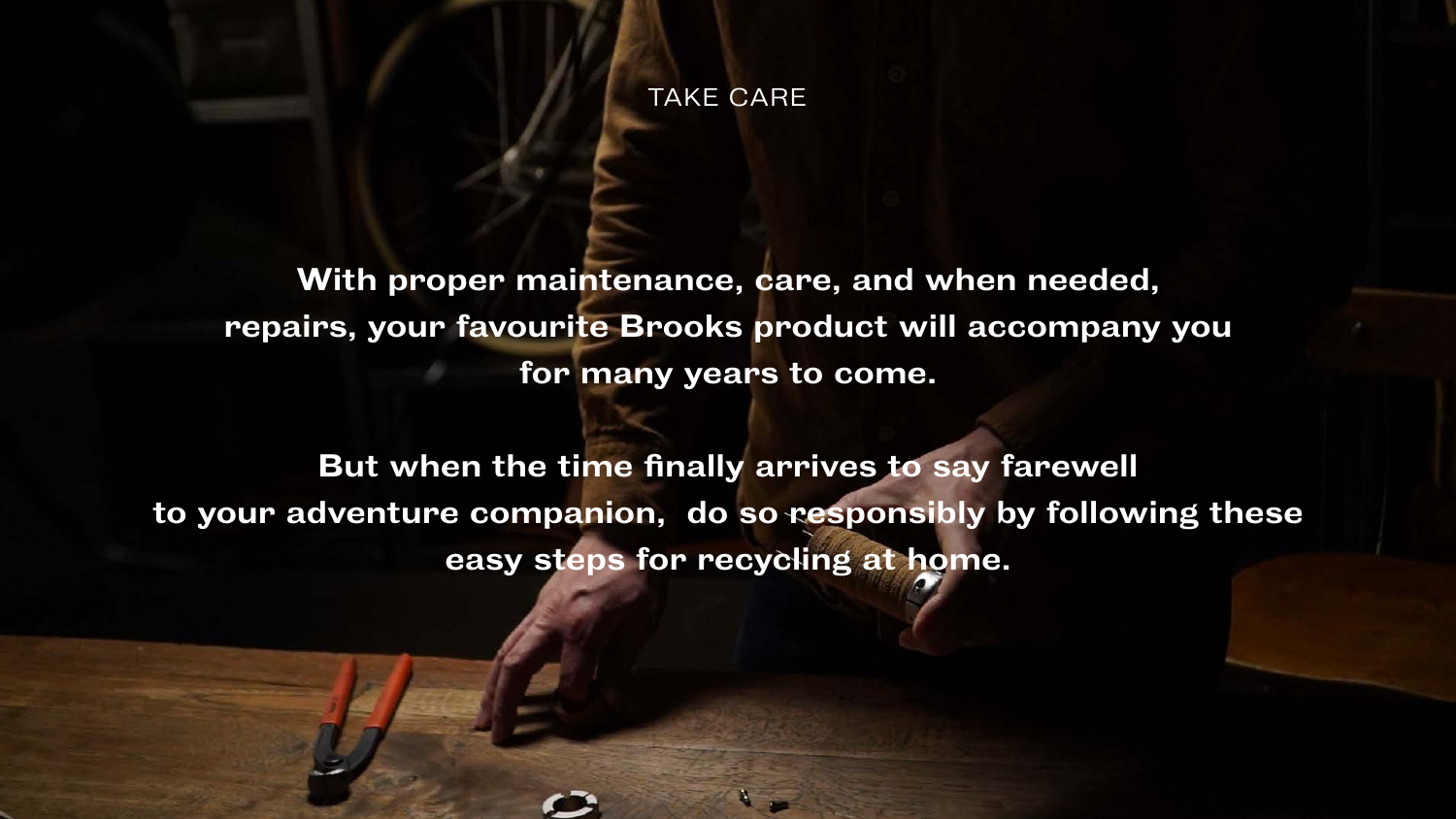

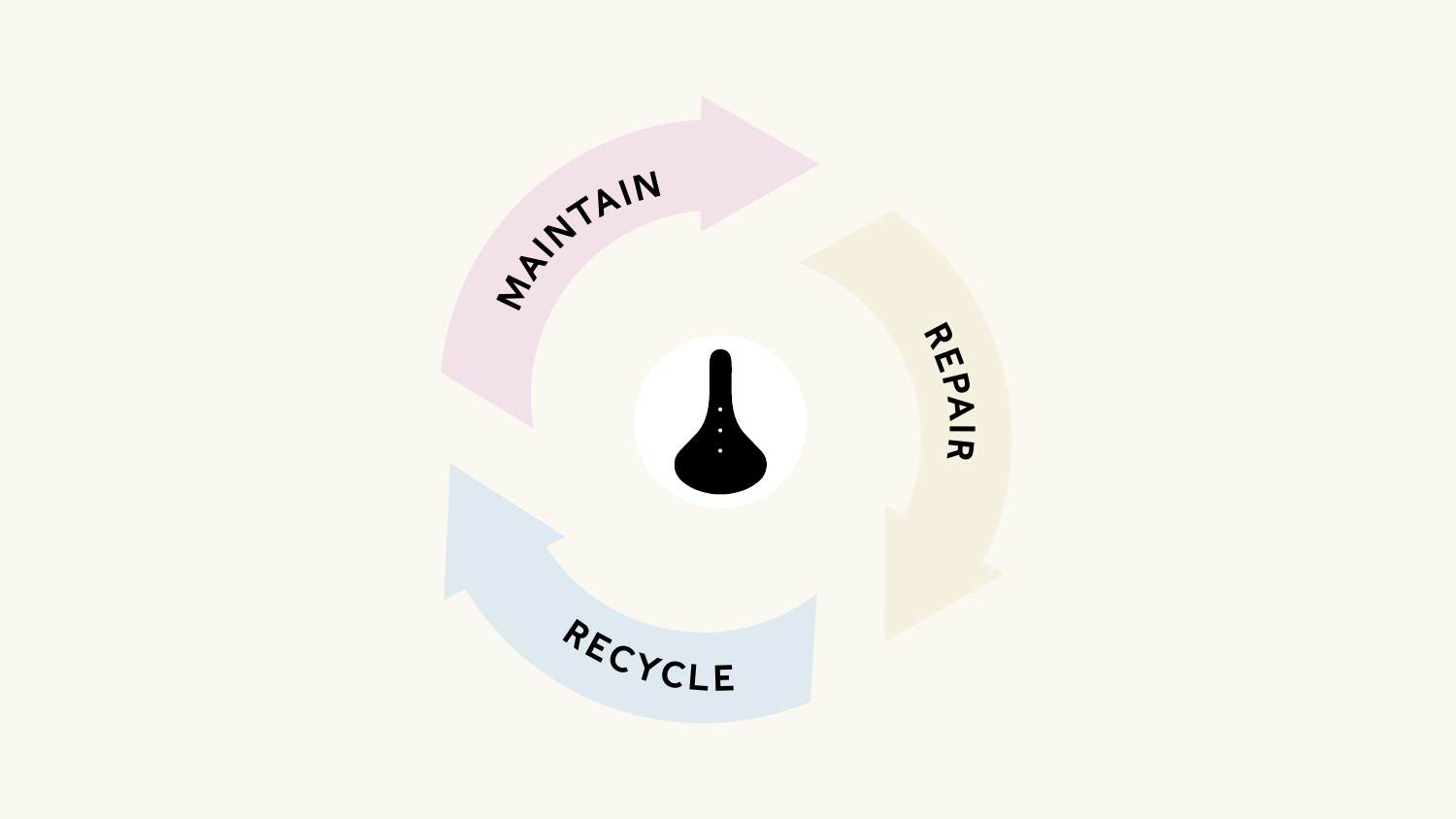A leather saddle is made up of three materials: a metal rail, a vegetable-tanned leather top and aluminium or copper rivets to secure the leather top to the frame.



How to recycle a leather saddle To recycle your Brooks leather saddle, it must first be disassembled. Starting with the rivets, remove all the metal parts such as the tension pin, shackle, backplate, and rail. All the individual components, including the rivets and leather top, can now be separated by material and either recycled or disposed of in accordance with local requirements.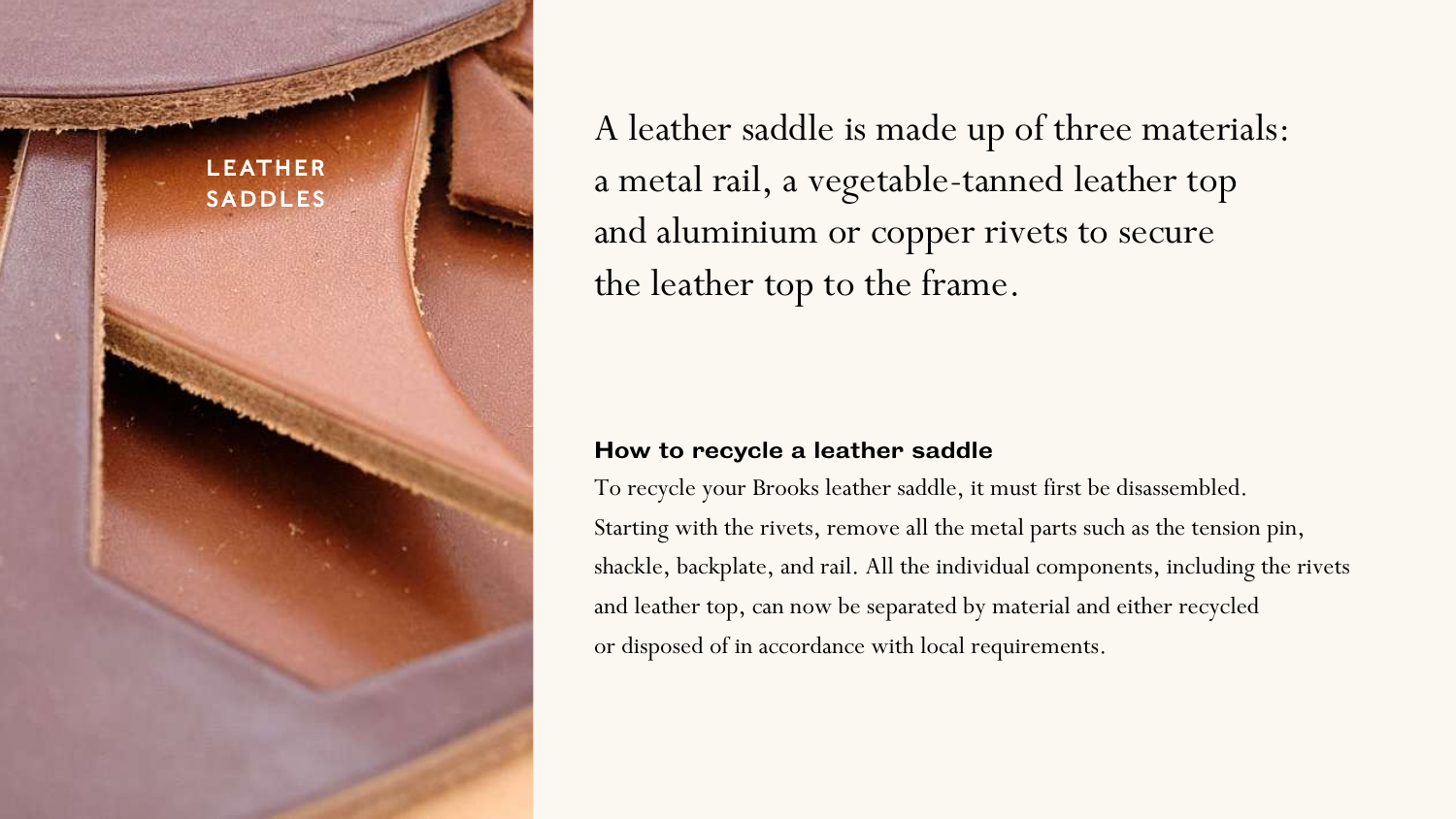

A special Cambium saddle is made up of a tubular steel rail, aluminium nose and spoiler, and a natural-rubber top vulcanized to an organic cotton or a recycled nylon fabric bottom. Solid aluminium rivets secure the junction of the top with the frame of the saddle.

An all-weather Cambium saddle consists of a steel rail, plastic nose and spoiler, aluminium rivets, and a natural-rubber top vulcanized to a nylon fabric underneath.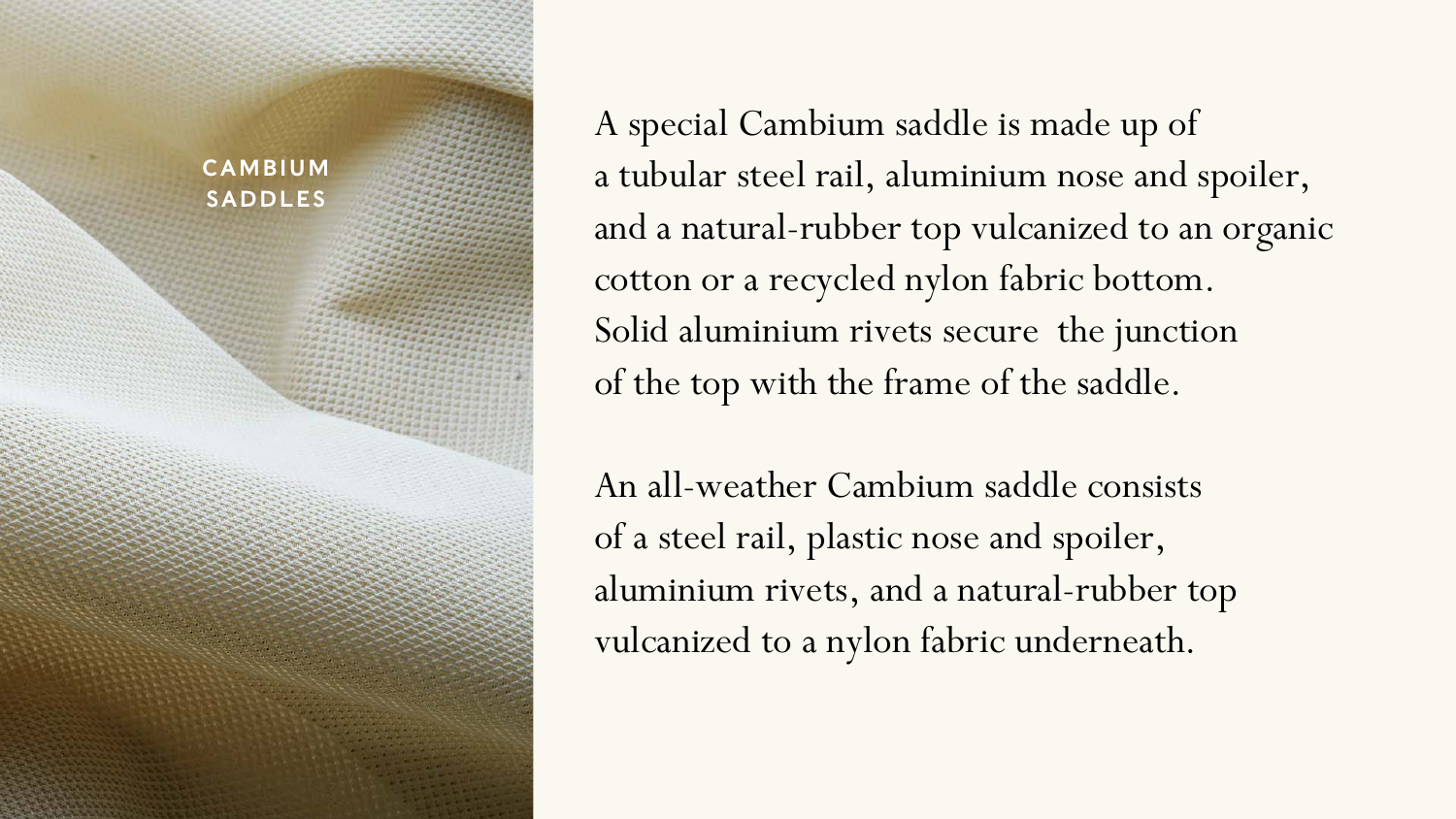### CAMBIUM SADDLES

### How to recycle a Cambium saddle

To recycle your Cambium saddle, you must first break it down into its individual components, beginning with the rivets.

By unscrewing all the visible bolts underneath the saddle, you will be able to remove the spoiler, the nosepiece, and the metal rail.

All these parts can now be disposed of separately in accordance

with local recycling requirements.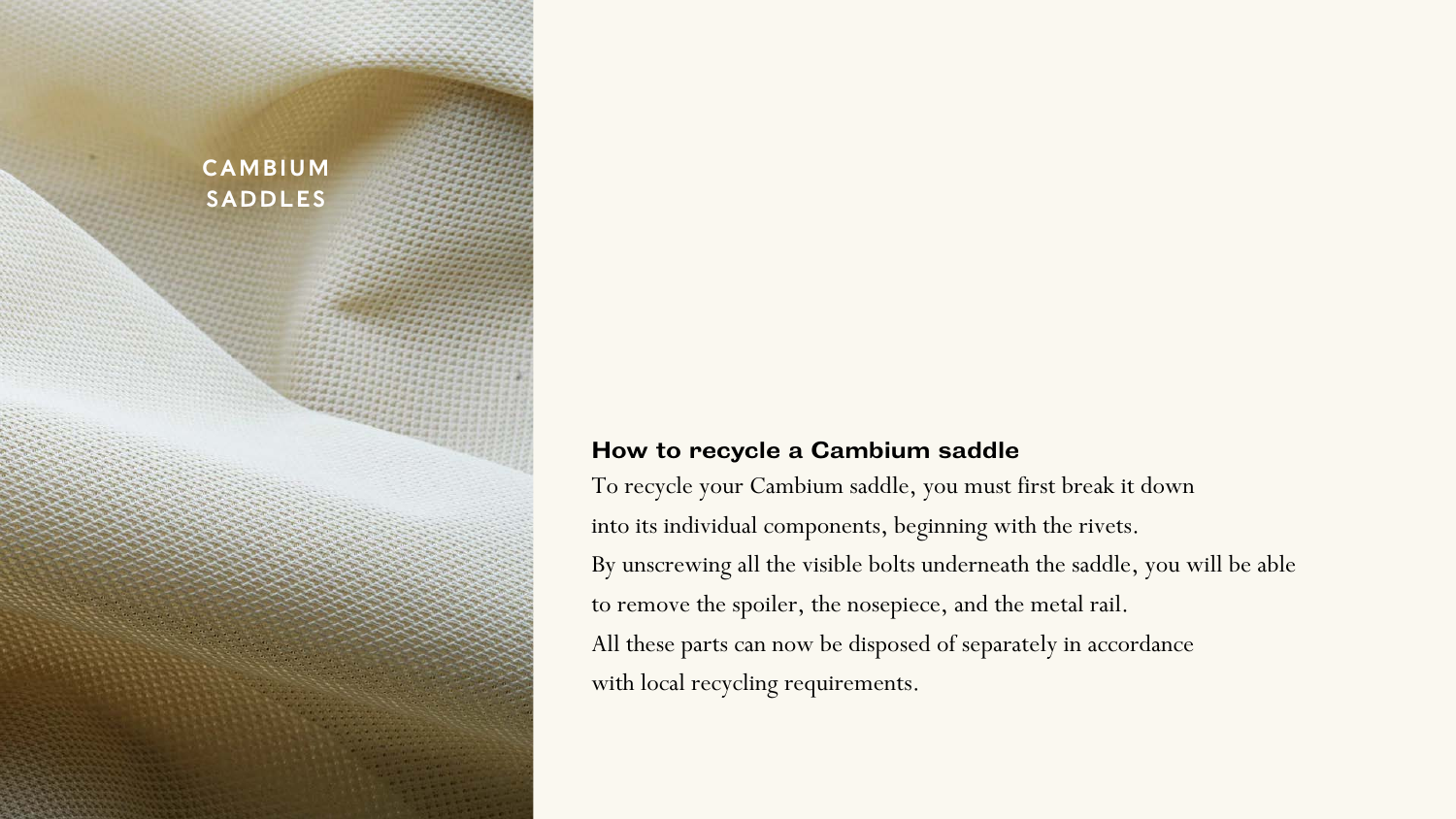

SCAPE bags are assembled from polyester, nylon, TPU, Hypalon, and aluminium.

How to recycle a SCAPE saddle To recycle your Scape bag, you must first remove all the aluminium parts, such as the rivets, buckles, hooks, buttons, zippers, and sliders. All the individual components, including any plastic parts and screws, can be properly recycled or disposed of in accordance with local requirements.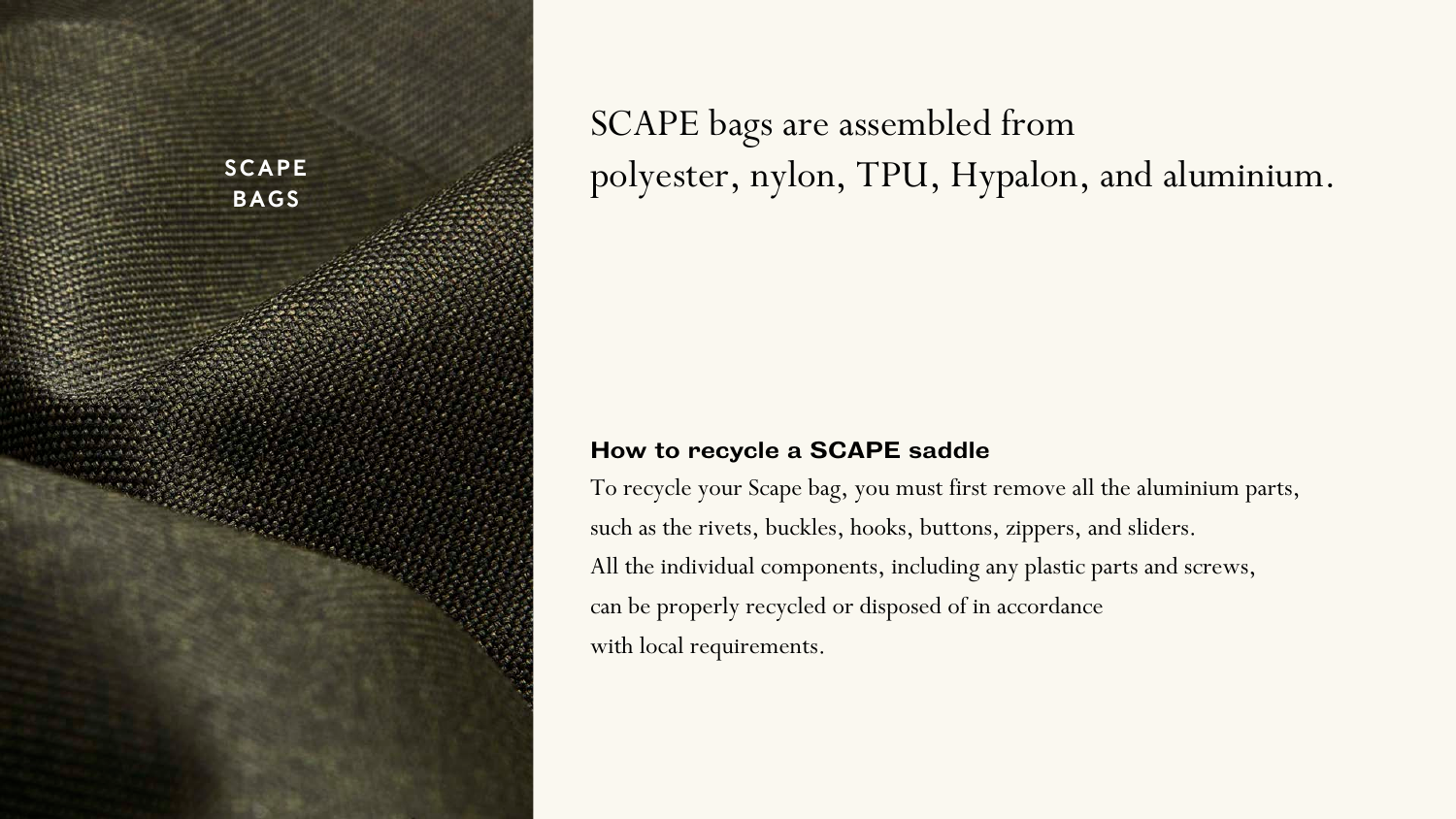Brooks England bike bags and backpacks are made from a large variety of fabrics and aluminium accessories, like rivets and

buckles.

How to recycle Brooks England Bags To properly recycle a Brooks bag, all metal parts must first be removed. Then, components and fabrics can be either recycled or responsibly disposed of in accordance with local regulations.

### BIKE BAGS & BACKPACKS